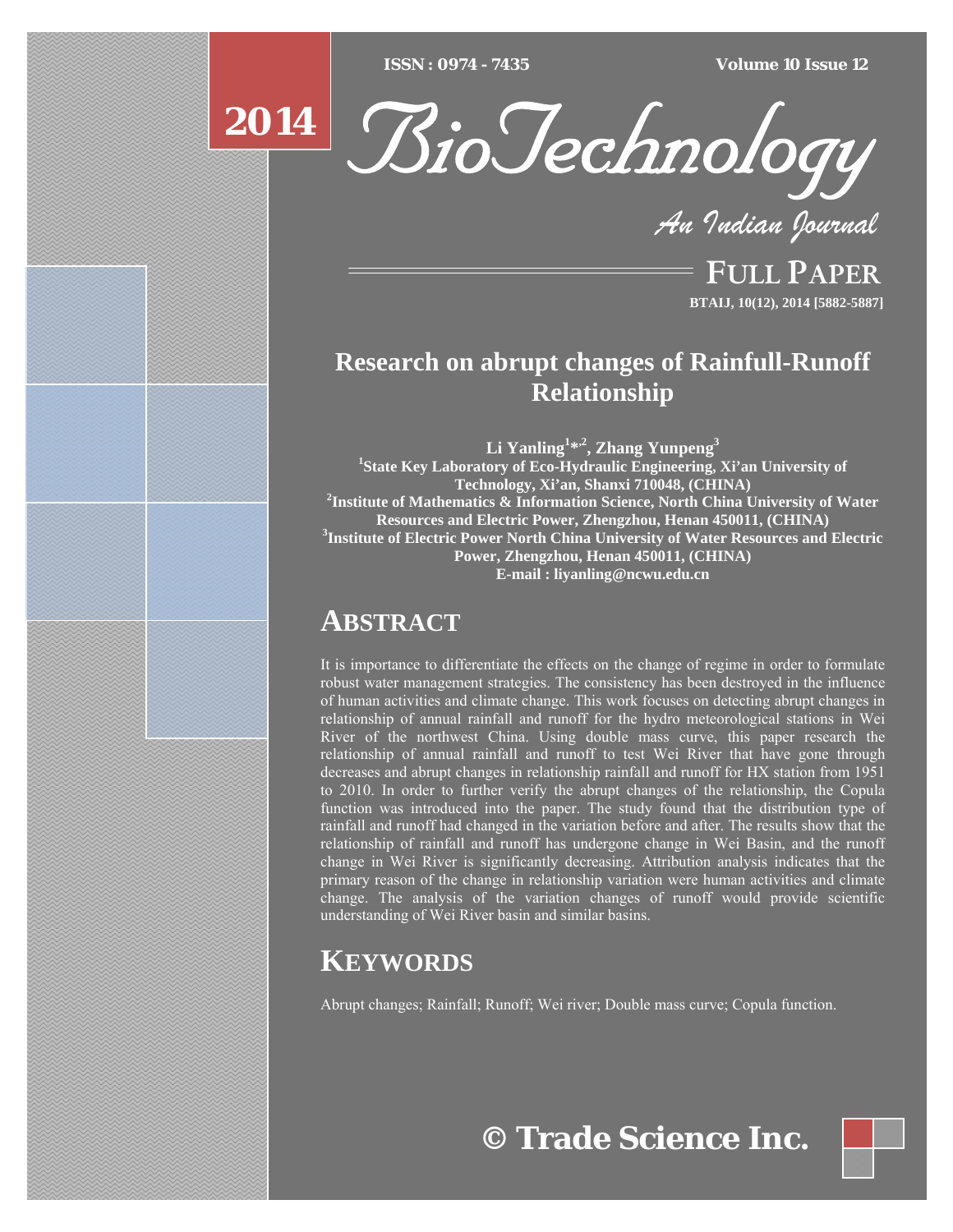#### **INTRODUCTION**

 There are significantly changes in hydrology as runoff, flood and drought. Steamflow in a certain river basin is influenced by many factors, like climatic variables, human activities, subsurface drainage patterns, and various other climatologic and hydrological variables. Space-time distribution scope and scale of rainfall and runoff are changed**[1]**under the climatic change and human activities. Especially in the last decades, there are significantly changes in climate, such as temperature, rainfall, and runoff. The relationship of rainfall and runoff has been increasingly emphasized<sup>[2]</sup>. To date, most of the well-studied cases of abrupt change are focused on rainfall or runoff. Richter et al.,**[3]** who combined river ecosystem management objectives, annual runoff series variations were studied, and pointing out that the main driving force affecting river ecosystem is runoff magnitude variations. After a lot of calculation and verification, Perreault<sup>[4]</sup>used a Bayesian approach to detect changes in annual energy inflows of eight hydropower systems in Québec. Using the Mann–Kendall non-parametric test to detect abrupt changes and trends in runoff, Donald**[5]**investigated 18 hydrological variables reflecting various components of hydrological cycles in a network of 248 Canadian catchments selected to reflect natural conditions. Moreover various non-linear analysis methods have been introduced recently, such as entropy**[6]** techniques.

 There are some certain relationships of rainfall and runoff in Wei River**[7]**that can be reflected in the double mass curve, and the slope of the curve changes to some extent reflects variations in rainfallrunoff relationship. Using Mann-Kendall test, double mass curve and bivariate Copula function, we analyzed variations of rainfall and runoff in Wei River, and the joint distribution function of rainfall and runoff, by comparing the differences in different periods of runoff, calculated contribution of climate changes and human activities on runoff changes.

# **METHODOLOGY**

### **Mann-kendall test**

 The Mann-Kendall test used to detect abrupt changes in runoff which is a statistical test widely used for the analysis of trend in climatologic and in hydrologic time series**[8]**. Let the time series  $X = \{x_1, x_2, \ldots, x_n\}$ , the Mann-Kendall test is computed as follows:

$$
D_{\tau} = \sum_{i=1}^{\tau} R_i \ (\tau = 1, 2, \cdots n)
$$
 (1)

where 
$$
R_i = \begin{cases} +1, & x_i > x_j; \\ 0, & x_i \le x_j \end{cases}
$$
  $(j = 1, 2, \cdots i)$ 

$$
UF_{\tau} = \frac{\left| D_{\tau} - E(D_{\tau}) \right|}{\sqrt{V(D_{\tau})}}
$$
\n(2)

Where  $E(D_\tau)$   $V(D_\tau)$  are the mean and variance of  $D_\tau$ . In reverse sequence {*x<sub>n</sub>*, *x<sub>n-1</sub>,...,x*<sub>1</sub>}, repeat the above process, make  $UB_\tau = -UF_\tau$  ( $\tau = n, n-1, \dots, 1$ ), draw graphs  $UF_\tau$  and  $UB_\tau$ , If  $UF_\tau$  or  $UB_\tau$ value is greater than 0, then the sequence on the rise, and vice versa decline; the intersection of the two curves is the abrupt change point.

### **The double mass curve**

 Rainfall and runoff data were collected to examine the magnitude, distribution, and frequency of runoff and to determine selected factors affecting runoff from agricultural fields. The double mass curve is used to check the consistency of many kinds of hydrometeorological data by plotting the graph. The graph of the cumulative data of two variables is a straight line so long as the relation between the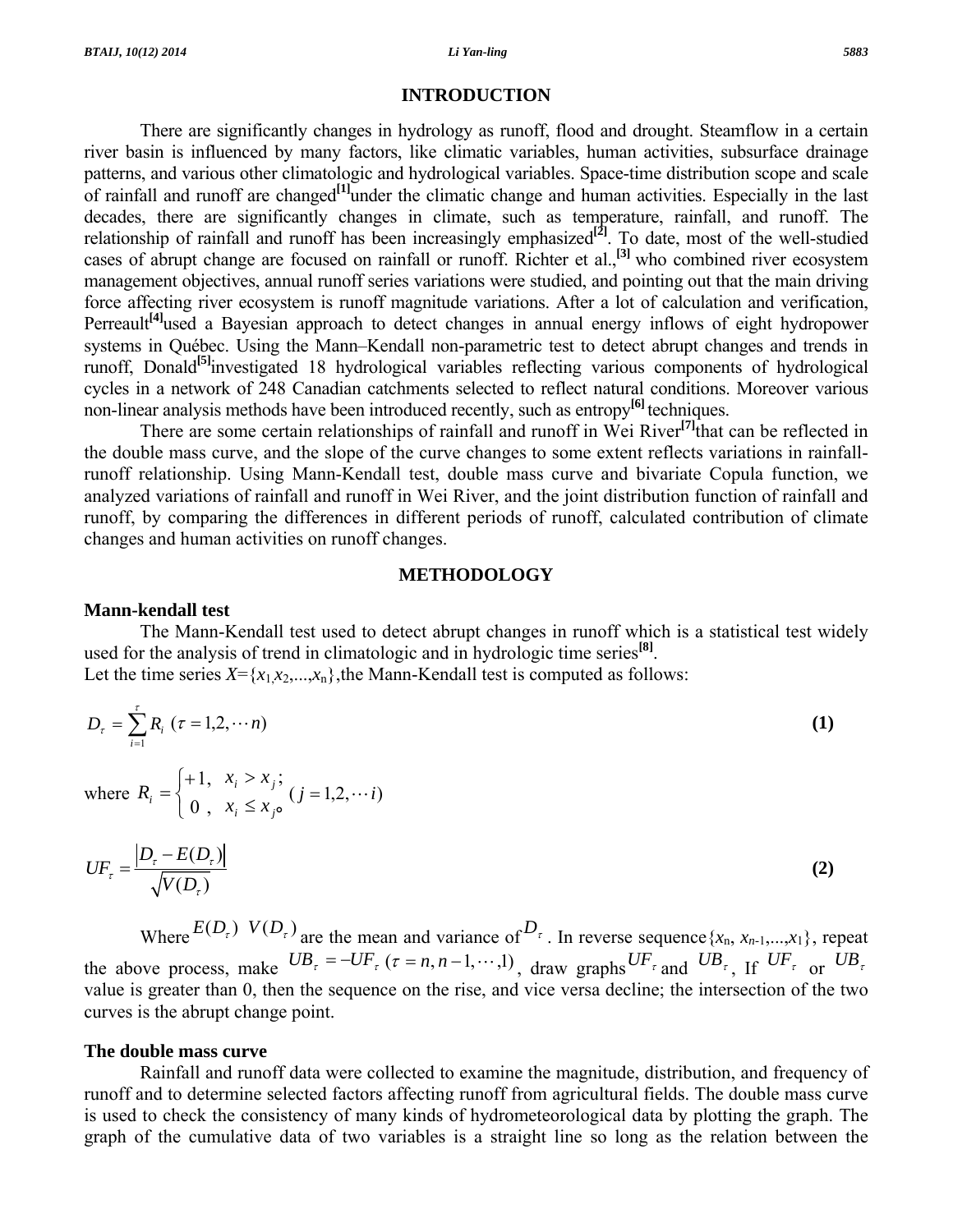variables is a fixed ratio. Breaks in the double-mass curve of such variables are caused by changes in the relation between the variables**[9]**. In this method proposed nearly a century, scholars have made great contributions to double cumulative curve**[10]**. Double mass curve is a simple method, computed as follows.

Let the observed variable values  $X_i$  and  $Y_i$ , the cumulative amount calculated:

$$
X_i = \sum_{j=1}^i X_j
$$
 (3)

$$
Y_i' = \sum_{j=1}^i Y_j \tag{4}
$$

Where, $X_i$  represents rainfall, and  $Y_j$  is the runoff. The slope of the curve changes are abrupt changes points.

# **Copulas functions**

 Copulas functions are useful tools for the construction of multivariate models**[11]**. The joint cumulative distribution function<sup>[12]</sup>  $H(x, y)$   $H(x, y)$  of any pair  $(X, Y)$ of random variables may be written in the form.

$$
H(x, y) = C[F(x), G(y)], \quad x, y \in R
$$
\n
$$
(5)
$$

 $F(x)$  and  $G(y)$  are marginal distributions, and  $C:[0,1]^2 \rightarrow [0,1]$ .

 The Copula theory can be extended to multi-dimensional joint distribution. Previous studies of the joint distribution required making some assumptions on the random variables, but copula function can avoid the limitations of assumptions.

BivariateT-copula function is described equation (6).

$$
C^{t}(u, v; \rho, k) = \int_{-\infty}^{t_{k}^{-1}(u)} \int_{-\infty}^{t_{k}^{-1}(v)} \frac{1}{2\pi\sqrt{1-\rho^{2}}} [1 + \frac{s^{2} - 2\rho st + t^{2}}{k(1-\rho^{2})}]^{-(k+2)/2} ds dt
$$
(6)

 $\rho$  is the linear correlation coefficient, k is the degree of freedom,  $t^{-1}$  is the inverse function of the distribution of T.

 Archimedean Copula function contains more types and the Frank-Copula relatively wide scope of application. Bivariate Frank-Copula function is described as equation (5).

$$
C^{Fr}(u, v; \theta) = -\frac{1}{\theta} \ln[1 + \frac{(e^{-\theta u} - 1)(e^{-\theta v} - 1)}{(e^{-\theta} - 1)}], \theta \in (-\infty, \infty) \setminus \{0\}
$$
(7)

Let  $(x_i, y_i)(i = 1,2,\dots,n)$  be samples taken from the general $(X, Y)$ .  $F_n(x)$  and  $G_n(y)$  are empirical distribution functions *X* and *Y* respectively.

$$
\hat{C}_n(u,v) = \frac{1}{n} \sum_{i=1}^n I_{[F_n(x_i)\leq u]} I_{[G_n(y_i)\leq v]}, \ u, v \in [0,1]
$$
\n(8)

*I*<sub>[ $F_n$ </sub>( $x_i$ ) is indicator function, when  $F_n(x_i) \le u$ ,  $I_{[F_n(x_i)\le u]} = 1$  else  $I_{[F_n(x_i)\le u]} = 0$ 

The Euclidean distance (ED)of E-Copula and bivariate copula is defined as equation (9)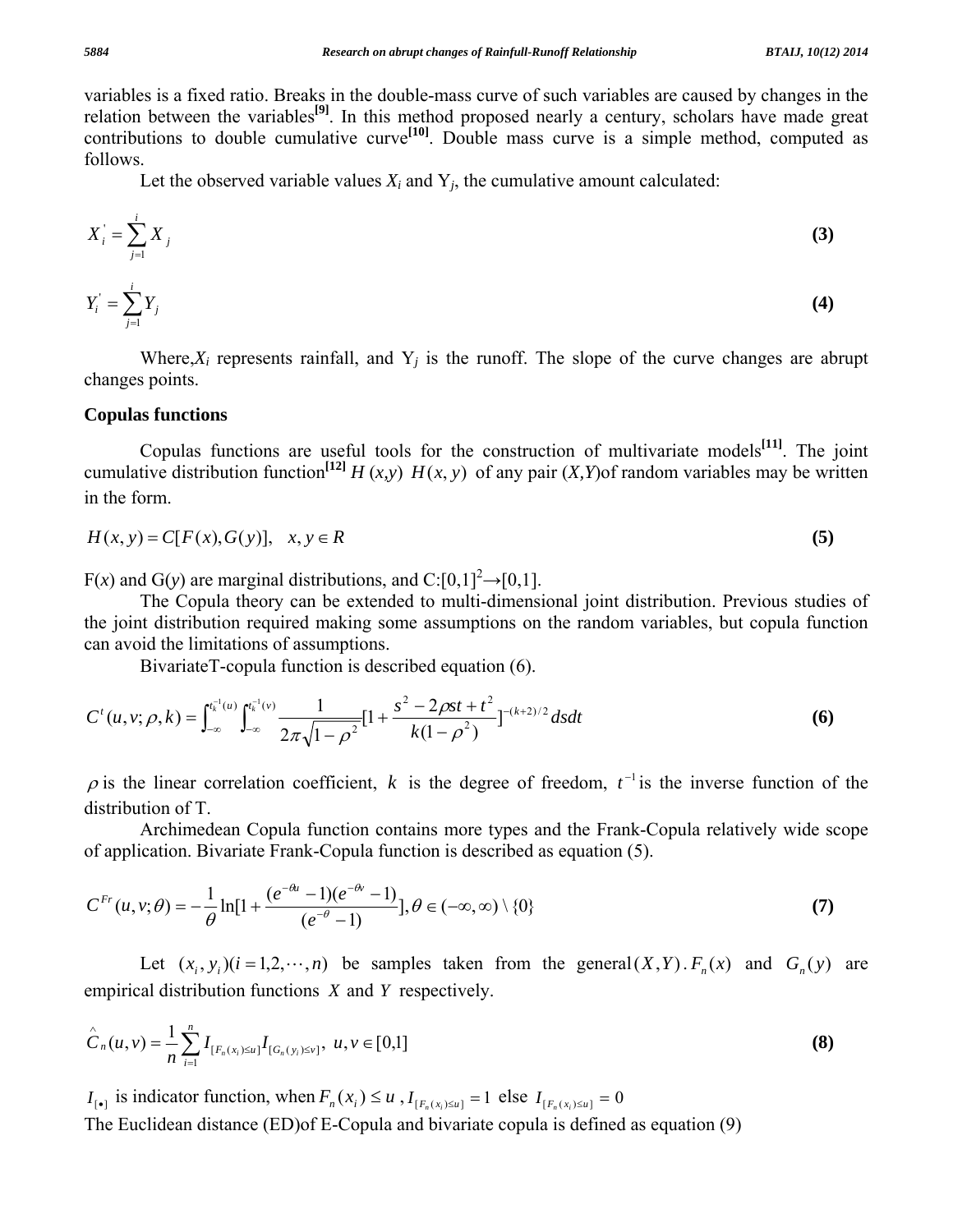$$
d = \sqrt{\sum_{i=1}^{n} \left| C(u_i, v_i) - \hat{C}_n(u_i, v_i) \right|^2}
$$
 (9)

Euclidean distance reflects goodness of fit, the smaller the value, the model is more appropriate.

### **RESULTS AND DISSCUSS**

 The Wei River originates in Weiyuan County, Gansu Province, northwest China. It passes through several major cities, including Tianshui, Xianyang and Weinan situated in the southern margins of the Loess Plateau before discharging into the Yellow River at Tongguan. The basin is in the continental monsoon climate zone, with cold, dry winters and hot, wet summers governed by the Mongolian and West Pacific subtropical high pressure systems, respectively.

## **Trends and abrupt changes of rainfall and runoff**

 As can be seen from Figure 1, runoff significantly declined in the Wei River, rainfall tends to decrease. There were abrupt changes in rainfall at HX in 1972. There were abrupt changes in runoff at HX in 1973, 1982 and 1994.





#### **Figure 1 : M-K test values for rainfall and runoff at 95% confidence level (the horizontal line) at HX**

 In the Euclidean distance criterion, before the variation of rainfall-runoff relationship, T-Copula fits better than Frank-Copula (Frank-Copula has been better than T-Copula at XY), but Frank-Copula better after the variation. For most stations, the probability density function more obeys a certain copula function type before variation; however, even to obey another function after variation, as shown in TABLE 1.

The abrupt changes of rainfall-runoff relation



**Figure 2 : Double mass curve of HX (the turning point is variation corresponding to the year)**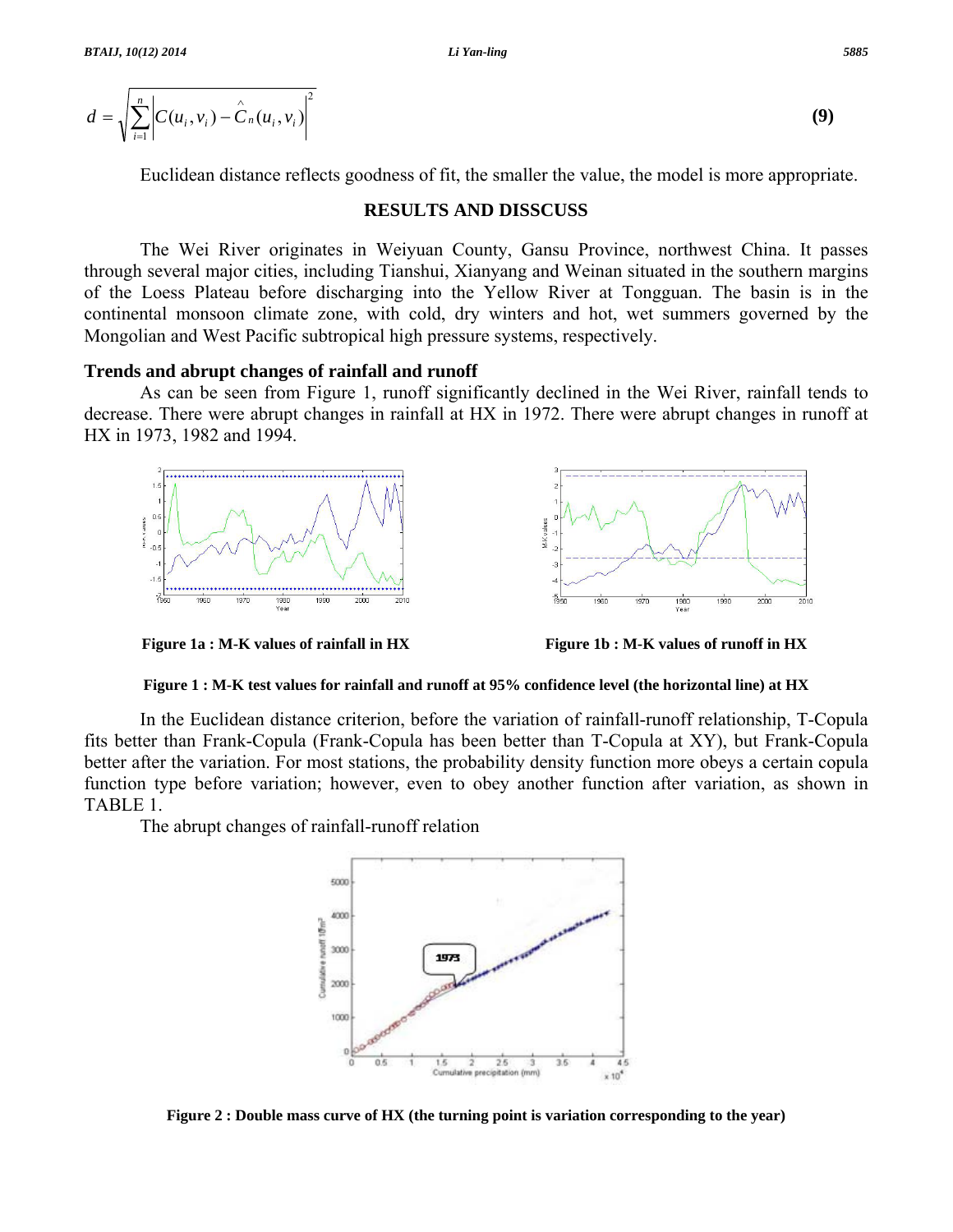

**Figure 3a : Bivariate T-Copula density function at HX in 1951~1972** 





**Figure 3b : Bivariate T-Copula density function at HX in 1973~2010** 



**HX in 1951~1972** 

**Figure 3c : Bivariate frank-copula density function at Figure 3d : Bivariate frank-copula density function at HX in 1973~2010** 

#### **Figure 3 : Joint probability density function of rainfall and runoff in HX**

HX, for example, the copula function shown in Figure 3,

|    | <b>Station</b> | Time | Type   | Parameters | ED     |
|----|----------------|------|--------|------------|--------|
| HX | 1951-1973      |      | 0.5693 | 0.1004     |        |
|    |                |      | Frank  | 5.0797     | 0.1363 |
|    | 1974-2010      |      |        | 0.2916     | 0.1211 |
|    |                |      | Frank  | 2.8874     | 0.0991 |

**TABLE 1 : The parameters of copula function** 

# **CONCLUSIONS**

 During the period of records, Wei River had been becoming drier. Meantime, the local human activities had become more and more extensive. The results obtained by applying the Mann-Kendall test, double mass curve, Copula function to the runoff series of Huaxian station show that variations occurred in 1972. Observed annual rainfall and stream flow were detected as decreasing trends. ENSO events, variations in West Pacific subtropical high pressure systems and various identified human activities appear to have contributed to the changes in runoff. However, sunspot activity patterns, other climatic factors and other human activities may also have contributed. Thus, further research is required to elucidate the causal factors comprehensively. The results could be useful for water resources planners